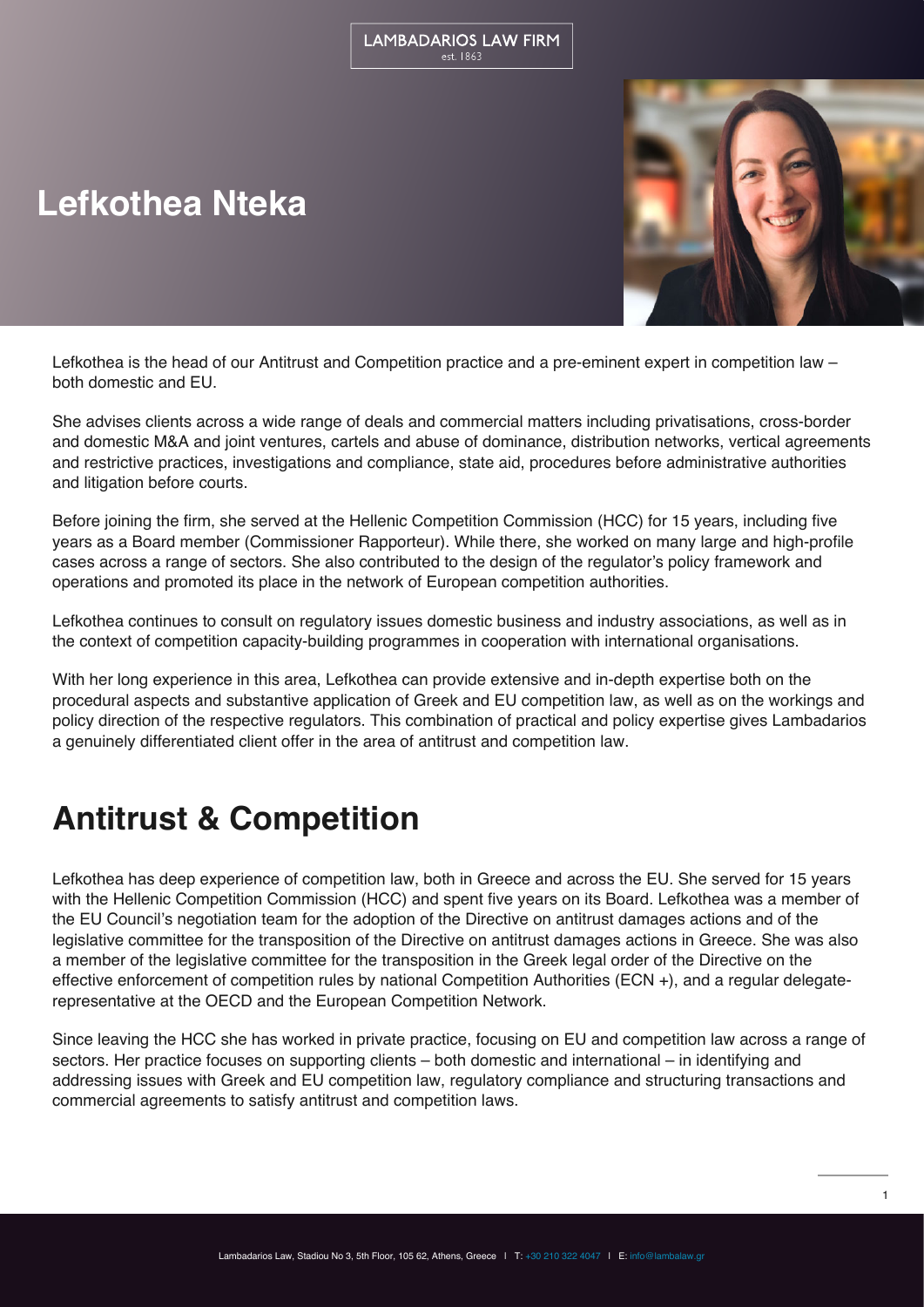Lefkothea advises clients across a wide range of deals and commercial matters including privatisations, crossborder and domestic M&A and joint ventures, cartels and abuse of dominance, distribution networks, vertical agreements and restrictive practices, investigations and compliance, state aid, procedures before administrative authorities and litigation before courts.

She works closely with practice area and sector teams across the firm, particularly Banking & Finance, Capital Markets, Corporate, M&A, Energy, Utilities, TMT & Intellectual Property and Litigation. Lefkothea has advised on matters across a wide range of sectors including energy, construction, banking, commodities, oil & gas, consumer and retail, motor vehicles, pharmaceuticals, cosmetics, ports and infrastructure, TMT, and gaming.

During her long career in competition law, Lefkothea has advised on numerous high-profile cases including:

- Bid-rigging: HCC issued record fines of €80m to a construction cartel comprising 15 companies using its leniency programme and the recently introduced settlement procedure for the first time.
- Abuse of dominance: A pharmaceutical company was fined over €4 million for restricting supply of two drugs to Greek wholesalers.
- Commitments: Far-reaching commitments by the Greek incumbent gas supplier to increase and support competition, including an auction system for gas and access to infrastructure obligations.
- Phase 2 merger: HCC cleared with commitments a merger in the shipping sector.

In addition to consulting on regulatory issues Greek business and industry associations, Lefkothea also serves as a senior international expert on competition law in competition capacity-building programmes, including the EBRD-funded project Support to the Armenian State Commission for the Protection of Economic Competition, awarded to Learlab s.r.l., and the EU-funded project Training of National Judges on Competition Law, under the framework of the OECD-GVH Regional Centre for Competition.

#### **Other experience**

Before specialising in competition law, Lefkothea practised for five years at the bar of Volos, focusing on civil, commercial law, penal and administrative law.

She has also served as an intern (Stagiaire) at the European Commission's Directorate General for Competition and at the Athens Chamber of Commerce & Industry Bureau in Brussels.

## **Memberships**

Volos Bar Association

### **Languages**

- Greek
- English
- French
- German